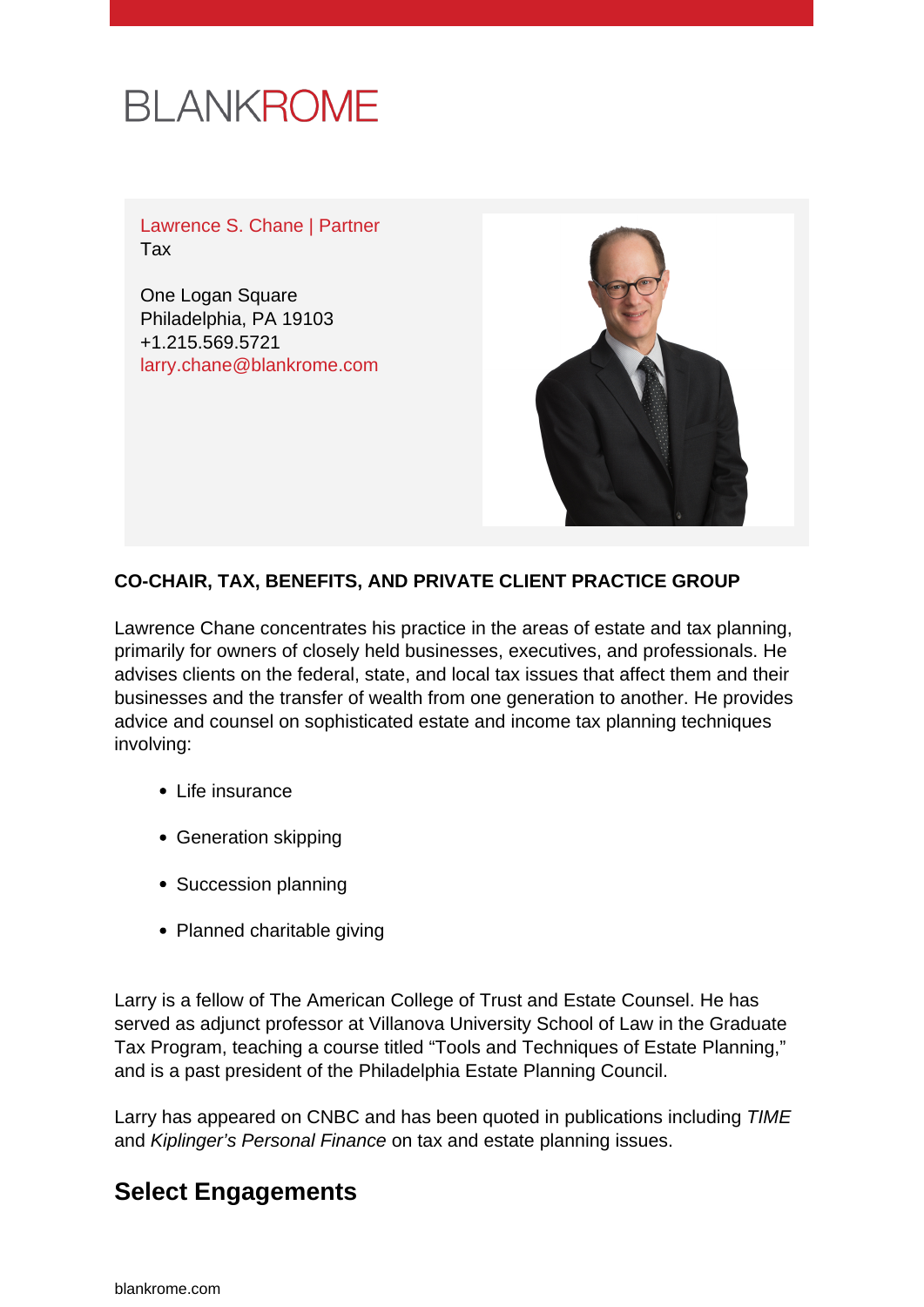- An individual business owner, in planning and creating a series of grantorretained annuity trusts prior to sale of significant family-owned business.
- An individual business owner, planned and created generation-skipping dynasty trust prior to initial public offering of closely held company.
- An individual client, planned and implemented a family limited partnership funded with investment assets.
- An individual client, planned and implemented a sale of assets to an intentionally defective grantor trust.
- A charitably inclined client, created and funded a private foundation and charitable lead trust, resulting in income and estate tax savings.
- An individual business owner, implemented a plan to shift ownership to children including buy-sell, employment, deferred compensation, and stock bonus agreements.

## **Admissions**

- Pennsylvania
- New Jersey
- Florida
- New York
- U.S. Tax Court

## **Memberships**

- Philadelphia Bar Association
- American College of Trust and Estate Counsel
- Florida Bar Association
- Golden Slipper Charities
- Jewish Federation of Greater Philadelphia
- Pennsylvania Bar Association
- Philadelphia Estate Planning Council

# **Education**

- University of Pennsylvania, BS, magna cum laude
- Villanova University School of Law, JD, magna cum laude
- Temple University Beasley School of Law, LLM Tax

## **Recognitions**

- 2018–2021, Band 2 for Pennsylvania, Private Wealth Law, listed in Chambers High Net Worth
- 2012–2022, Trusts and Estates in Philadelphia, listed in The Best Lawyers in America©
- 2007–2018, 2020–2022, "Pennsylvania Super Lawyer" in Estate Planning & Probate, listed in Super Lawyers
- AV Preeminent®, listed in Martindale-Hubbell®